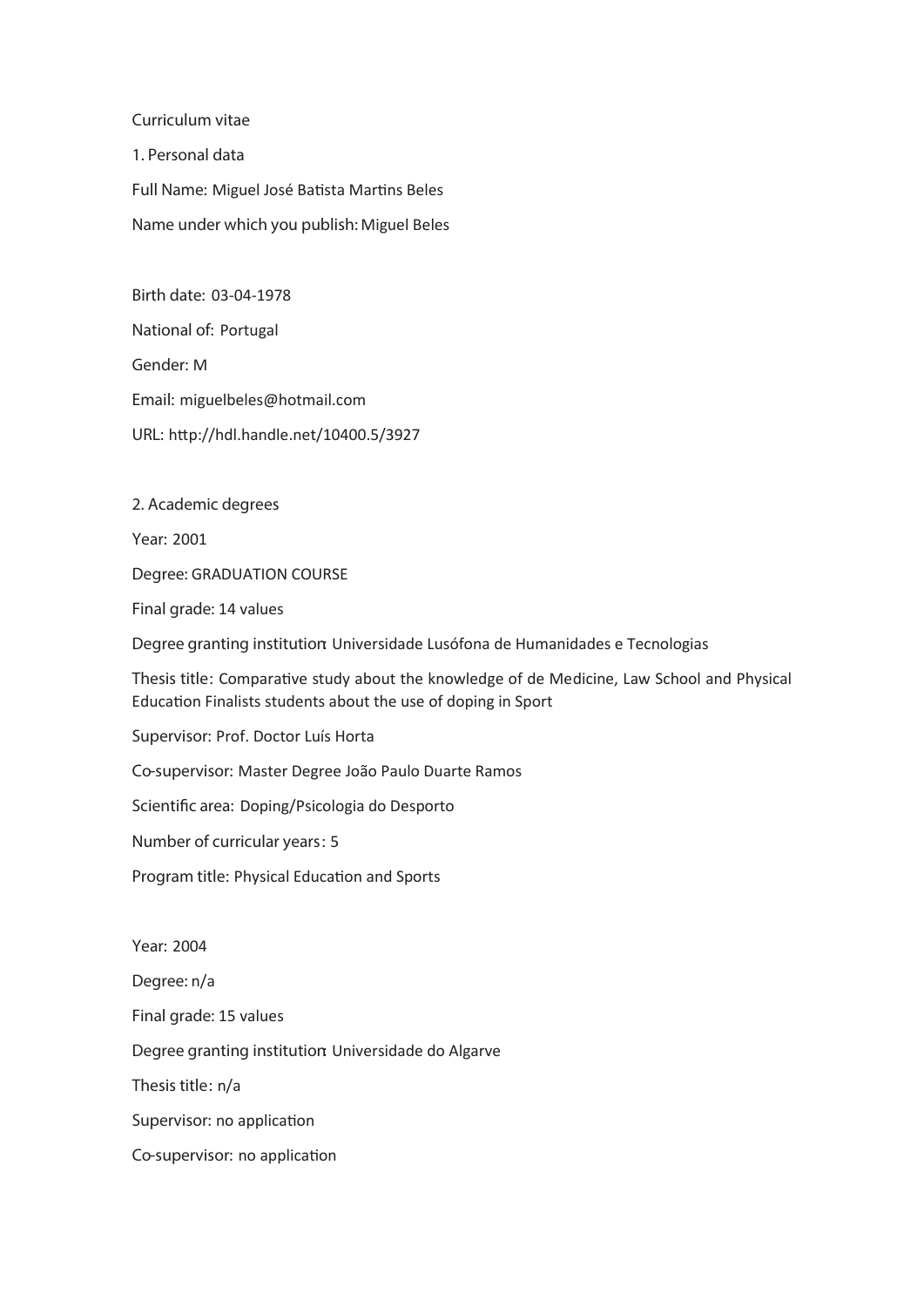**Scientific area:** Sports Management

**Number of curricular years:** 1

**Program title:** Post Graduation in Sports Tourism

**Year:** 2012

**Degree:** MESTRADO

**Final grade:** 17 values

**Degree granting institution:** Faculdade de Motricidade Humana/Instituto Superior de Economia e Gestão - Universidade Técnica de Lisboa (FMH/ISEG-UTL)

**Thesis title:** A Prospective Study on the formation of human resources in the provision of sports services in the areas of Sport and Tourism

**Supervisor:** Prof. Doctor Rui Claudino

**Scientific area:** Sociology and Sports Management

**Number of curricular years:** 2

**Program title:** Master in Sports Management - Sports Organizations

**Year:** 2018

**Degree:** PhD

**Final grade:** n/a

**Degree granting institution:** Universidade de Lisboa

**Thesis title:** Phd student. A Prospective Study on the formation of human resources in the provision of sports services in the areas of Sports and Tourism

**Supervisor:** Prof. Doctor Rui Claudino

**Co-supervisor:** Profª Doctor Elsa Pereira

**Scientific area:** Formation and Human Resources Management

**Program title:** Phd in Human Motricity, Sociology and Sports Management area, in Prospective Foresight, Scenario Planning and Professional Profiles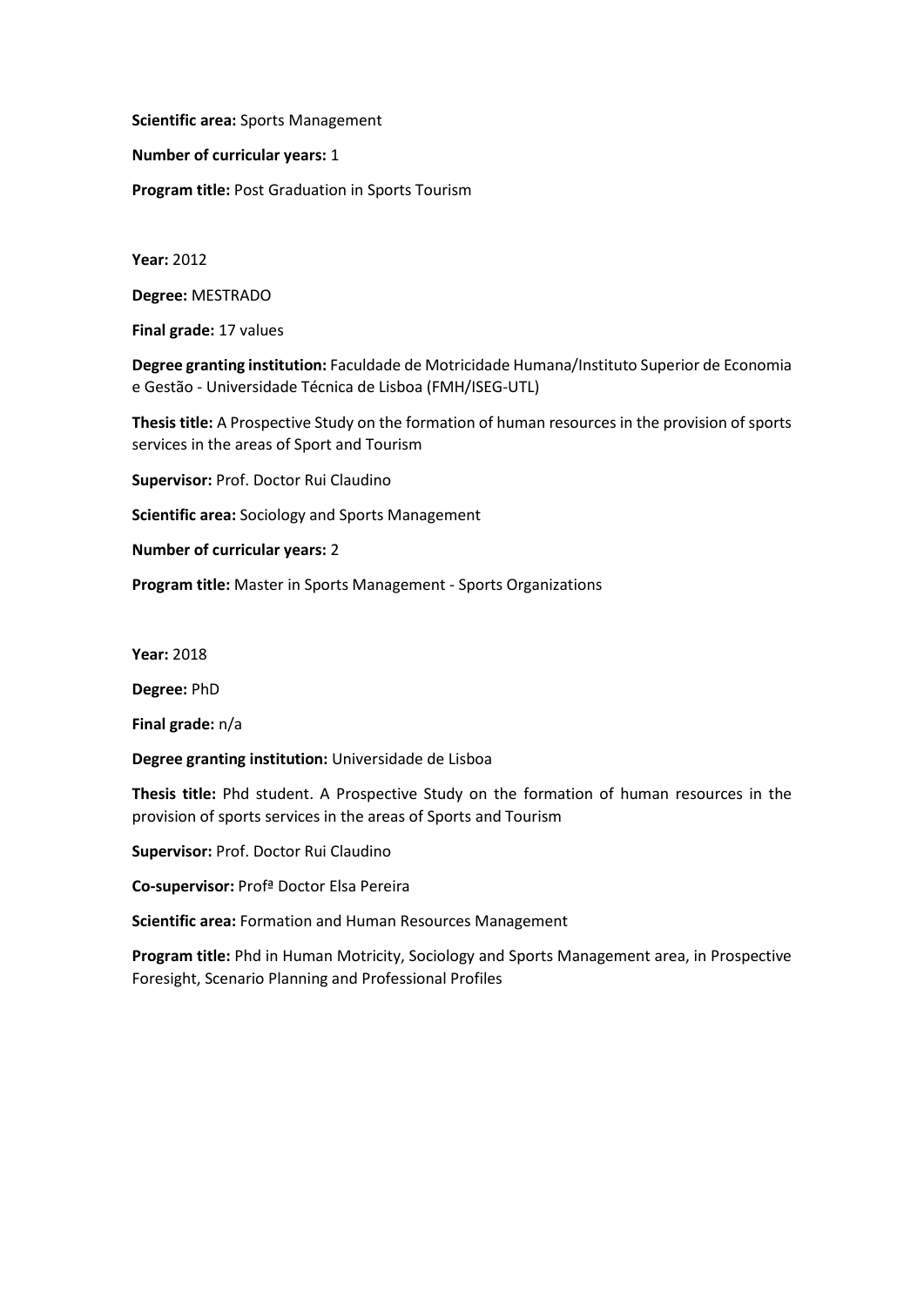### **3. Previous activity and current status**

**Period:** 06-9-1999 to 30-6-2001

**Position, professional rank or activity:** Head Coach Football; Coach of a class at the School of Football C. F. "Os Belenenses"; Head Coach of Football Youth team.

**Institution:** Clube de Futebol "Os Belenenses", Estádio do Restelo 1449-015 Lisboa, District Lisboa, Sports Club

**Period:** 01-9-2002 a 30-6-2006

**Position, professional rank or activity:** Head Coach of Football Youth teams, Director of the School Football, Head of the Marketing Department, organize classes schedules, transportation plan, annual plan of activities, marketing planning, merchandising, organizing sports and cultural events.

**Institution:** Sporting Clube Farense, Edifício sede Praça de Tânger 8000-166 Faro, District Algarve - Sports Club

**Period:** 14-6-2004 a 31-8-2004 Coordinator of activities and Animator

**Position, professional rank or activity:** Planning and management of recreational and sports activities in Kid's Club: adventure games, mini-golf, tennis, pool games, horse riding, various arts activities.

**Institution:** Hotel Quinta do Lago, Quinta Do Lago, 8135-024 Almancil, Loulé, District Algarve

**Period:** 01-9-2005 a 31-8-2006

**Position, professional rank or activity:** Physical Education Teacher and Coach of School Sport; Physical Education Teacher – pre-primary to 6º year; Coach ranking Male Group/Team Football - School Sport; Coach Female and Male team of Swimming - School Sport.

**Institution:** Private Education - Colégio Bernardette Romeira, Rua Dâmaso Encarnação, 29 8700- 249 Olhão, District Algarve

**Period:** 07-7-2008 to 31-8-2008

**Position, professional rank or activity**: Coordinator of activities; Animator; Planning and management of recreational and sports in Junior Club: fun games, activities, tournaments and soccer practice and promotion of outdoor activities - canoeing, archery and paintball.

**Institution:** Hotel Sheraton Algarve Hotel/ Pine Cliffs Resort, Pinhal do Concelho Apartado 887 8200-912 Albufeira, District Algarve.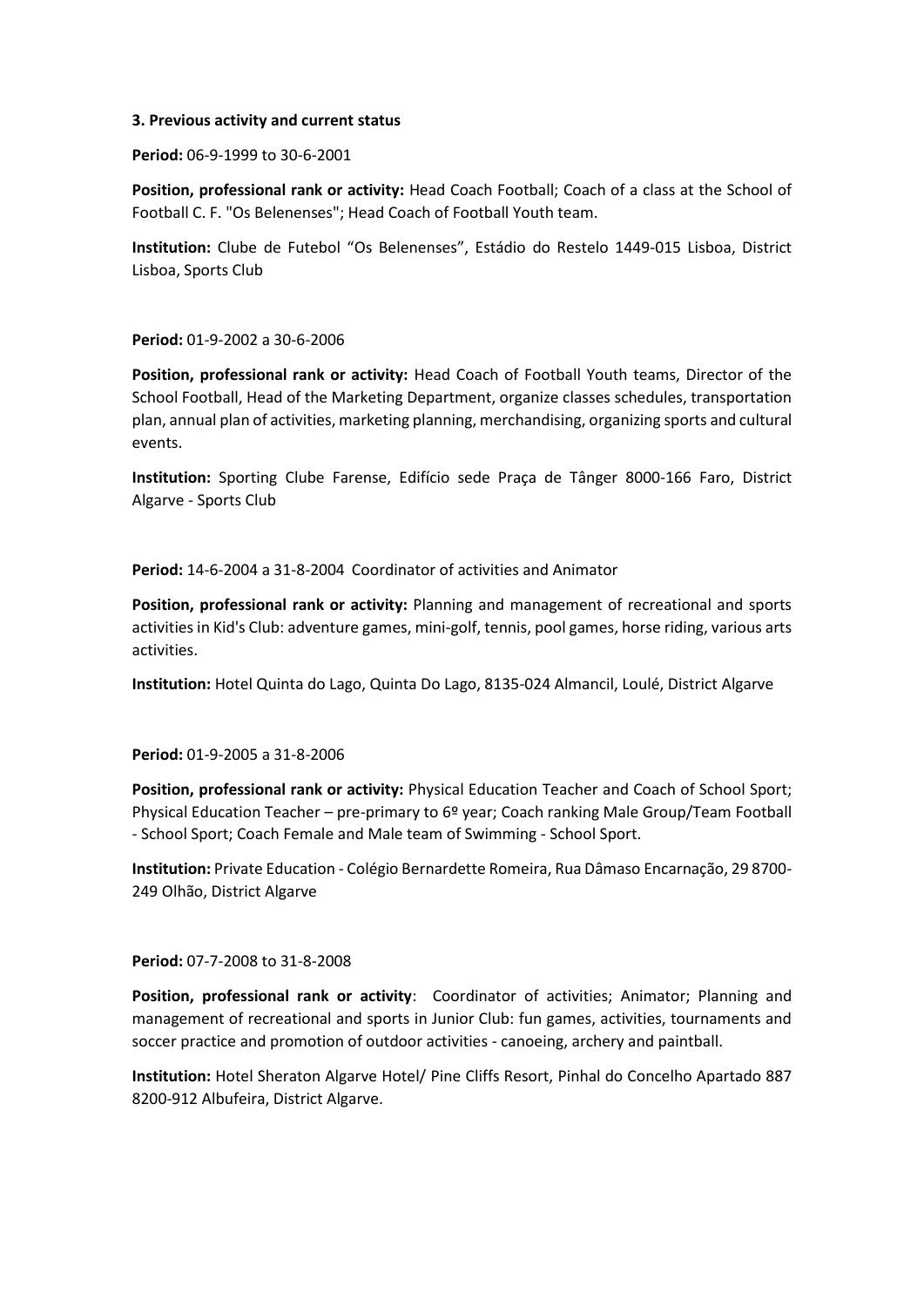# **Period:** 03-8-2009 to 11-12-2009

**Position, professional rank or activity:** Trainee in Marketing Department, under Master Degree in Sports Management; Elaboration of brochures, newsletters, dissemination of accommodation services, catering, sports and health club activities – curricular stage.

**Institution:** Hotel, Golf & Spa/Health Club Barringtons, Aldeamento Vale de Lobo 8135-034, Loulé, District Algarve.

### **Period:** 01-9-2000 to 31-8-2017

**Position, professional rank or activity:** Physical Education Teacher 7º to 12º year; Professional Course Director; Professional Officer Course Technology Sport; Director of Class; Coach of School Sport - Football; Voleyball; Tennis; Adapted Swimming; Boccia; Adventure Sports.

**Institution:** Public Education - AE M. T. Gomes, Portimão; AE Trafaria; AE Beja; ES A. Cabrita, Barreiro; ES VRS António; ES P. Rosa, Faro; AE Marvila, Lisboa; EB 2/3 Lagos; EPDR Serpa; EB 2/3 D. Miguel Almeida, Abrantes; EB 2/3 D.P.P. Correia, Tavira; ES Luísa Gusmão, Lisboa.

**Period:** 1-9-2017 to 31-08-18

**Institution:** Escola de Hotelaria e Turismo do Algarve - EHTA, 8000-142, Faro, District Faro

**Position, professional rank or activity:** Ministery of Economics sector - Physical Education Teacher – Tourism professional courses level IV (10<sup>o</sup> to 12<sup>o</sup> year); Events Planning: archery, walking and cycling - adventure sports, canoeing and stand-up paddle - nautical sports; School Sport: Athletics, Basketball, Footbal and Volleyball tournaments.

# **4. Area of scientific activity**

Prospective; Strategic Foresight; Scenario Planning; Sports Tourism; Sports Management; Human Resources Management; Touristic Marketing

#### **5. Present research interest**

**Domain of specialization:** PhD in Formation and Human Resources Management - Faculdade de Motricidade Humana/Instituto Superior de Economia e Gestão - Universidade Técnica de Lisboa (FMH/ISEG-UTL), speciality in Sociology and Sports Management

**Thesis title:** A Prospective Study on the formation of human resources in the provision of sports services in the areas of Sport and Tourism - study cases in the region of Algarve.

**Current research interests:** Prospective, Strategic Foresight and Scenario Planning; Sport and Tourism ; Prospective; Professional Profiles; Human Resource Management; Training HR's.

**Other professional interests/activities:** Consulting; Marketing; Entreperneurship; Sustainable Tourism; Regional Sports Tourism; Sports Tourism Network; Soft skills; Golf; Sports Events; Sports stages; Nature Tourism - walking, cycling, canoeing, surfing, dailing, diving.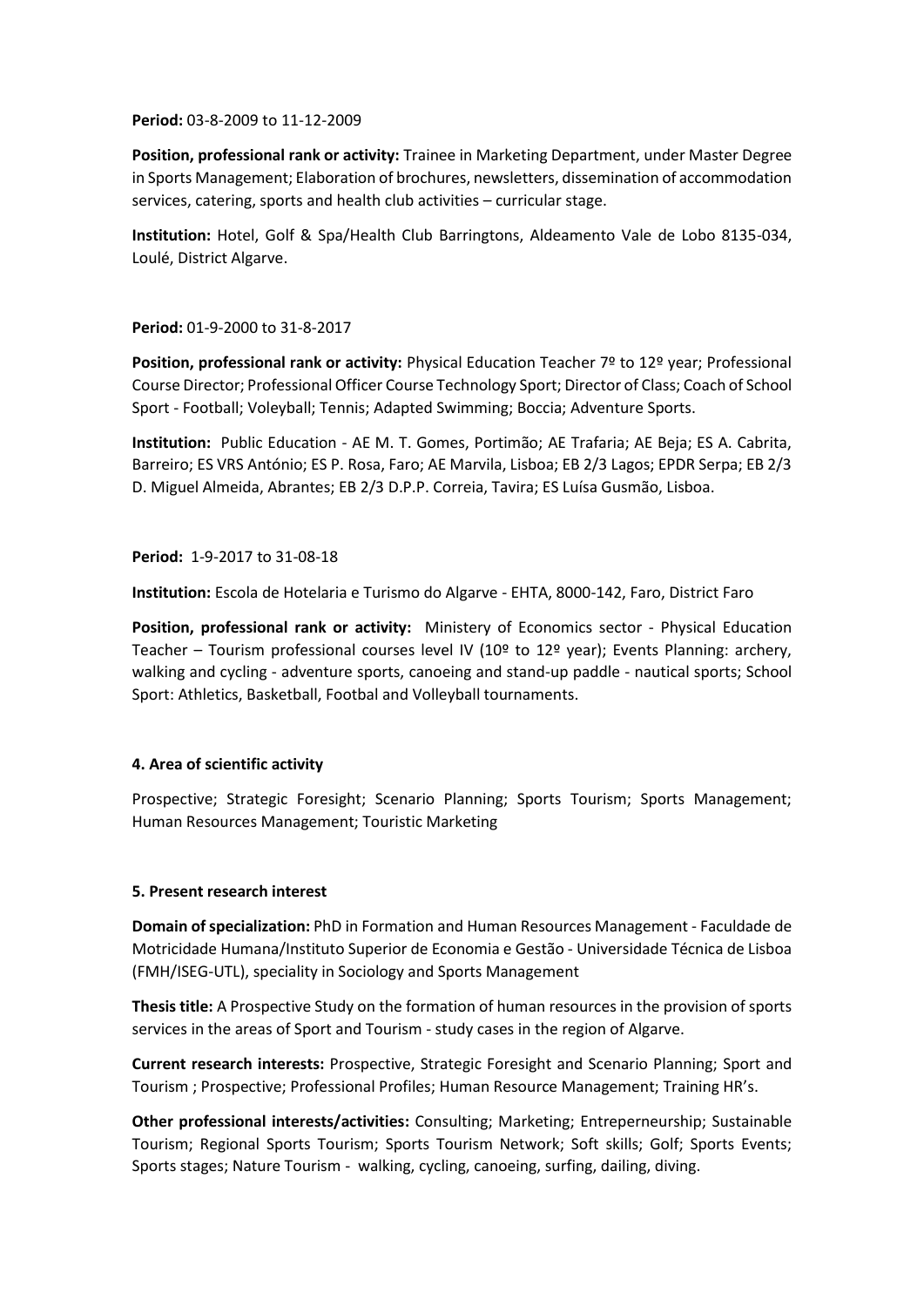# **6. Experience as scientific adviser**

**Period:** 1-9-2009 – 31-8-2016

**Institution:** Pinheiro e Rosa Elementary School, 8005-546 Faro, District Algarve; Dr. Jorge Correia Elementary School, 8800-415 Tavira, District Algarve; Augusto Cabrita Elementary School, 2830- 088 Barreiro, District Setúbal

**Position, professional rank or activity:** Public Education sector - Professional Course Director; Professional Officer Technology Course Sport;

Teacher of 2 technical disciplines of Tecnologic Course Sport - Organization and Management of Sport Practice Sports and Recreational;

Teacher of 2 technical disciplines of Professional Course of Sports Management - Anatomofisiology and Management of Sports Projects and Programmes;

Teacher of 2 technical disciplines of Professional Course of Technical Safety and Rescue Aquatic Environment – Human Resources Management in Aquatic Rescue and Sistemic Coordination in Aquatic Rescue.

Scientific orientator and member of the specialists judge: Professional Skills Evaluation (PAF – Prova de Aptidão Profissional); Tecnologic Skills Evaluation (PAT – Prova de Aptidão Tecnologica).

Others: orientator in formation on the job/curricular stages – level 4 – sports management and Aquatic Rescue.

# **7. Participation in R&D projects**

n/a.

# **8. Prizes and awards received**

n/a.

# **9. Published works**

**1.** XIV National Congress - Portuguese Association of Sport Management (A.P.O.G.E.S.D.) – "From leadership to innovation: the role of the Sports Manager" - Guimarães 2013.

# **Free comunication:**

Prospective and Scenario Planning in the professional training in Sports and Tourism: design of the investigation. (Thesis presentation)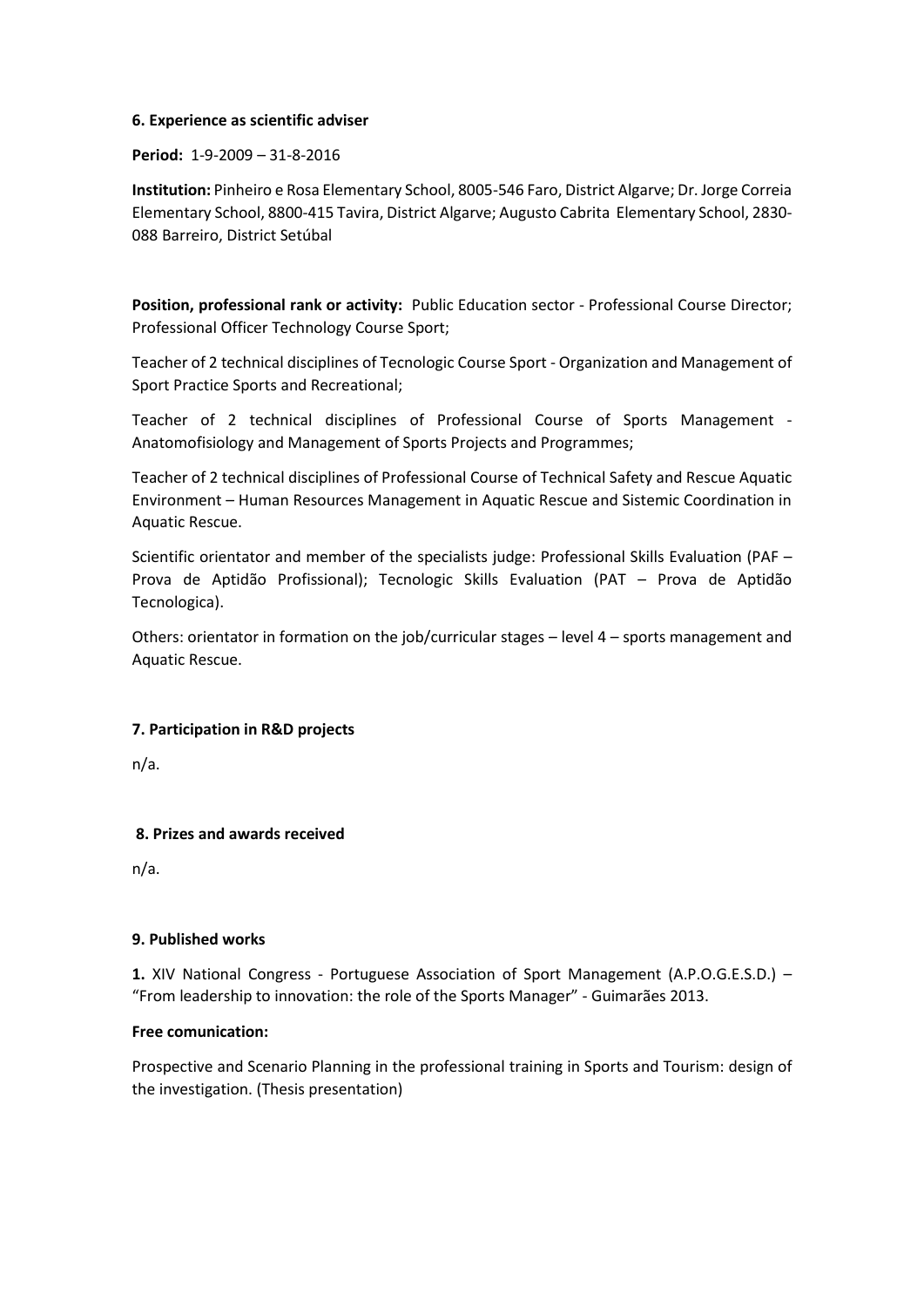### **Abstract**

The purpose of this communication is to present a methodological design that will lead the research on vocational training in the area of sport science, adapted to the tourism context. The search for holidays with a more active charisma is increasingly high, being the practice of multi sports modalities growing. This tendency, the search for variety, associated to sports experience, emphasizes the importance of the development of sports products in the touristic context. In this light, they are referenced in various work areas of Sport and Tourism market: "Sport tourism consultancy"; Sport tourism facility management "; "Sport tourism marketing"; Sport tourism and animation "(Kurtzman e Zahaur, 2005). However, research in this area is scarce because it is located in an interface area between sport sciences and tourism. It is important to analyze which changes are necessary for professional practice skills in this emerging field. The methodological design of the investigation to be developed is based on the methodology of scenario planning. This is an innovative methodology to the extent that it introduces a form of prospective of the future (Godet, 1993), allowing to identify changes and tendencies in the present and thus provide input for decision making (Ralston and Wilson, 2006) on training in sport and tourism area. We will proceed to a systematic review of literature, which aim is to identify the instruments for collecting data, including questionnaires to be applied to sectoral experts (Teng & Horng, 2011; Rodriguez-Anton, Alonso-Almeida & Pedroche, 2013) and the dimensions of analysis for the construction of the and guidelines of interviews for case studies (Institute for Innovation in Education, 2002). The sample shall consist by accommodation units and companies that develop their professional activity in the tourism sector, in the Algarve region.

Data analysis will be carried out through the cluster analysis to define scenarios (Ralston & Wilson, 2006); Chermack, 2005) built by groups of professional profiles. The study results will provide important information for the determination of the specific skills that are necessary for professional activity of providing sports services in tourism context, for the definition of training models and specific contents to include the curriculum plan.

**Key words:** Scenario planning, Sports and Tourism, training of human resources, professional profile, prospective

**Authors:** Miguel Beles; Rui Claudino

**2.** VIII Postgraduate Conference: Management, Hospitality & Tourism, promoted by Management, Hospitality and Tourism Superior School (E.S.G.H.T.) - Algarve University, 7 de julho de 2017.

#### **Free communication**

Theme: Tourism and Leisure

"Prospective and Scenario Planning in Sports Tourism – State of the Art".

#### **Abstract**

The concept of 'prospective' has emerged as the discipline that engages in anticipation to clarify the present action in light of the possible and desirable futures. However, it was the concept of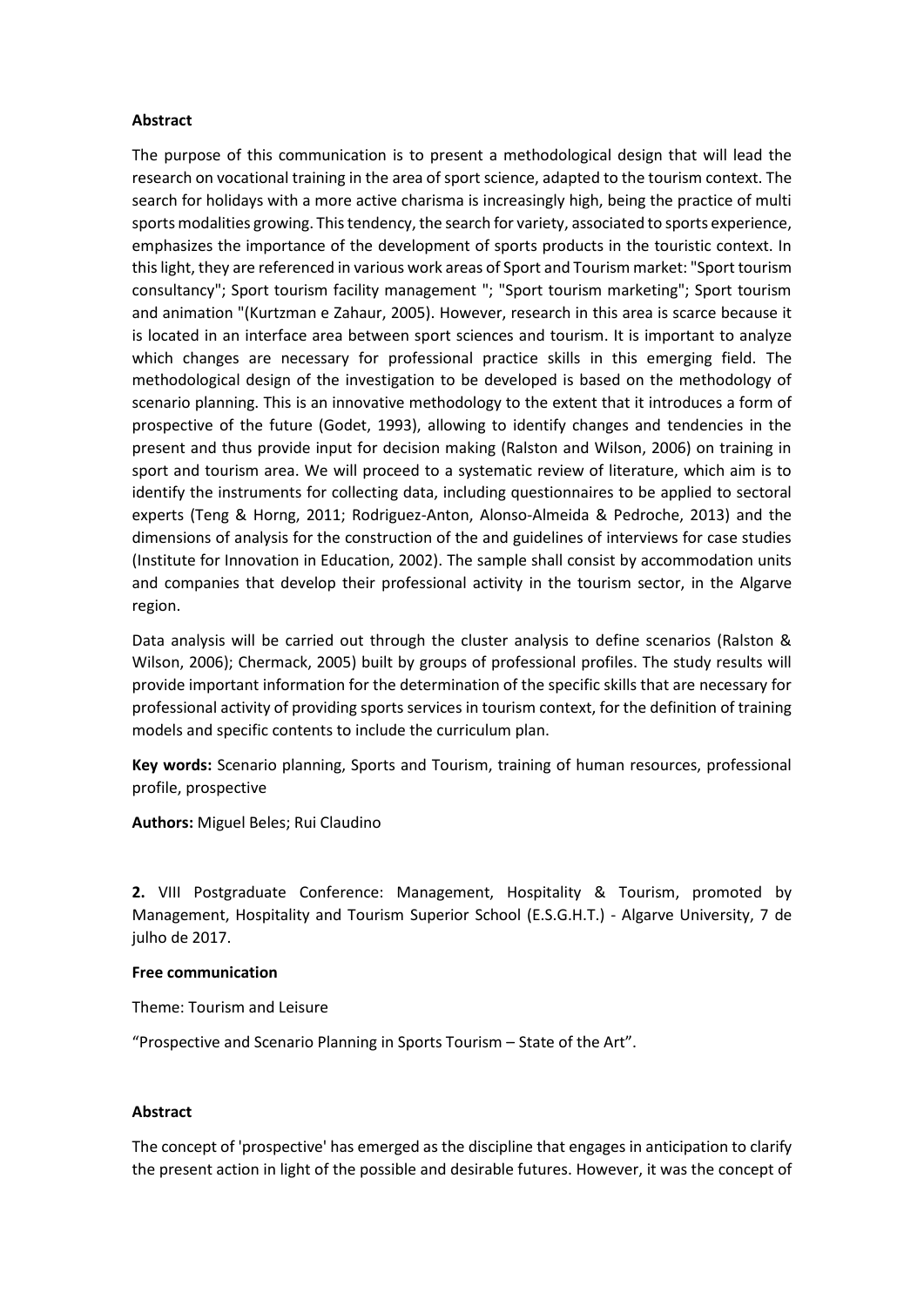foresight, which emerged in the late 1990s, which was imposed. The French school values the role of social actors in the construction of the future, the Anglo-Saxon school assumes that the direction of the future is essentially marked by technology. The word "scenario" is often misused to classify any set of hypotheses. In order to allow the construction of a scenario, they must fulfill five conditions, simultaneously: relevance, coherence, likelihood, importance and transparency (Godet, 1993). Scenario planning is all about creating tailored scenarios to help make important decisions. (Wilson & Ralston, 2006). Scenarios are a tool for helping us to take a long view in a world of great uncertainty (Schwartz, 1991). The complete diagnosis of the resources and the context of the company, represented as a tree of competences, can be carried out as such and should be included as one of the essential steps of the integrated approach of Strategic Prospective (Godet, Durance & Dias, 2007). According to Alvarenga e Carvalho (2007), the complexity of the work Analysis aims to provide the actors and decision-makers of the sector's strategic guidelines for the respective competitive performance in the face of possible developments in the industry, allowing to anticipate needs for qualifications and competencies required in a time horizon of 15 years. Scenarios are more than a new methodology. They entail a new way of thinking about the future, a new approach to strategic planning and decision making, and a pronounced shift in the prevailing management culture. Scenario planning is inextricably linked to forecasting, which is a widely used and accepted approach for business and government decision-making in tourism. (Gössling & Scott, 2012).

**Keywords:** Prospective; Strategic Forecasting; Scenario Planning; Job Description; Sports Tourism.

**Authors:** Miguel Beles; Rui Claudino.

#### **10. Comunications**

**1.** XII National Congress - Portuguese Association of Sport Management (A.P.O.G.E.S.D.) – "Sports in times of crisis Infrastructures and Events" - Oliveira de Azeméis 2011.

#### **Free comunication:**

" Prospective study to determine the training needs of human resources in sport to develop their professional activity in the tourism sector - Case Studies in Housing Units in the Algarve Region". (Master's degree final presentation)

#### **Abstract**

The pertinence of this study, arises from the current spectrum that we are experiencing in terms of tourist supply in the Algarve region, characterized by the seasonality resulting from the generalized preference of housing units to bet on the traditional product "Sun and Beach" and the luxury golf cluster during most of the year, a gap has arisen regarding the characterization of one of the emerging subsectors of Tourism in Portugal – Sports Tourism - on which we propose to intervene. In the first stage, we intend to investigate how the Algarve region's tourism organization corresponds or will be able to respond to these new dynamics, and draw conclusions about possible technological innovations and strategic orientations that may lead to a framework of specialized human resources, in the provision of sports services in a touristic environment. In a second phase, based on the information collected, the carrying out of